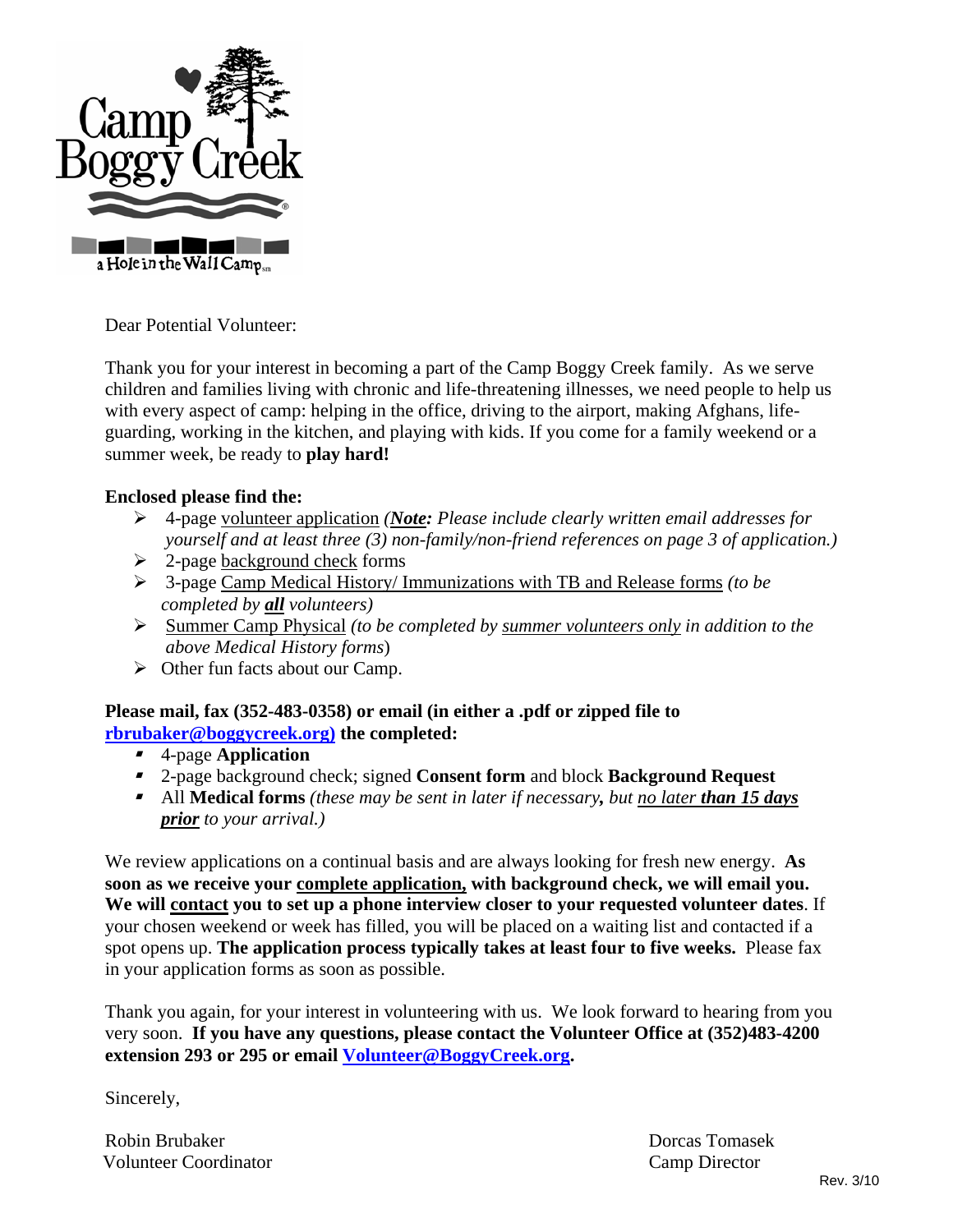

## **VOLUNTEER APPLICATION**

#### **All applicants must be at least 19 years of age.**

|                |                                                                                                                                                                                                                                                                                                                                                                     | $\Box$ Male $\Box$ Female                                                                       |
|----------------|---------------------------------------------------------------------------------------------------------------------------------------------------------------------------------------------------------------------------------------------------------------------------------------------------------------------------------------------------------------------|-------------------------------------------------------------------------------------------------|
|                |                                                                                                                                                                                                                                                                                                                                                                     |                                                                                                 |
|                |                                                                                                                                                                                                                                                                                                                                                                     |                                                                                                 |
| Phone $\#$ : ( | $\begin{picture}(20,10) \put(0,0){\vector(1,0){100}} \put(15,0){\vector(1,0){100}} \put(15,0){\vector(1,0){100}} \put(15,0){\vector(1,0){100}} \put(15,0){\vector(1,0){100}} \put(15,0){\vector(1,0){100}} \put(15,0){\vector(1,0){100}} \put(15,0){\vector(1,0){100}} \put(15,0){\vector(1,0){100}} \put(15,0){\vector(1,0){100}} \put(15,0){\vector(1,0){100}} \$ |                                                                                                 |
| Cell #: $($    |                                                                                                                                                                                                                                                                                                                                                                     | Note: Please provide an address that you check regularly; we will be contacting you via e-mail. |

Please check the appropriate box for position and season you are applying for: *(For job descriptions, see website)*

| <b>Day or Ongoing Services</b>                   | <b>Family Weekend (3 day commitment)</b>                                                                                | Summer (1 week commitment)                       |
|--------------------------------------------------|-------------------------------------------------------------------------------------------------------------------------|--------------------------------------------------|
| $\Box$ Office Support                            | $\Box$ Activity Pal $\Box$                                                                                              | $\Box$ Cabin Counselor                           |
| $\Box$ Dining Hall/Kitchen                       | $\Box$ Family Pal                                                                                                       | $\Box$ Dining Hall/Kitchen                       |
| $\Box$ Airport Ambassador ( <i>driver</i> )      | $\Box$ Dining Hall/Kitchen                                                                                              | $\Box$ Equine Support ( <i>Experience Req.</i> ) |
| $\Box$ Housekeeping/Maintenance                  | $\Box$ Support Group Facilitator (credentials required)                                                                 |                                                  |
| $\Box$ Woodworking                               | $\Box$ Lifeguard (certification required)                                                                               |                                                  |
| $\square$ Special Events/Service Projects        |                                                                                                                         |                                                  |
| $\Box$ Quilts, Afghans, Teddy Bears              |                                                                                                                         |                                                  |
|                                                  | Please list dates of session(s) you are interested in attending: (For session dates, see Calendar of Events on website) |                                                  |
|                                                  | Want to attend more than one session? You may select up to 2 sessions. (Additional sessions may be added after review). |                                                  |
|                                                  | #1 Choice <b>and</b> / or #2 Choice <b>#3 Choice #3 Choice</b>                                                          |                                                  |
| <b>Activity Pal choices for Family Weekends:</b> |                                                                                                                         |                                                  |
| Archery<br>Boating & Fishing<br>Woodworking      | Arts and Crafts<br>Pool (requires Lifeguard and CPR certification; attach copies of certification card)                 |                                                  |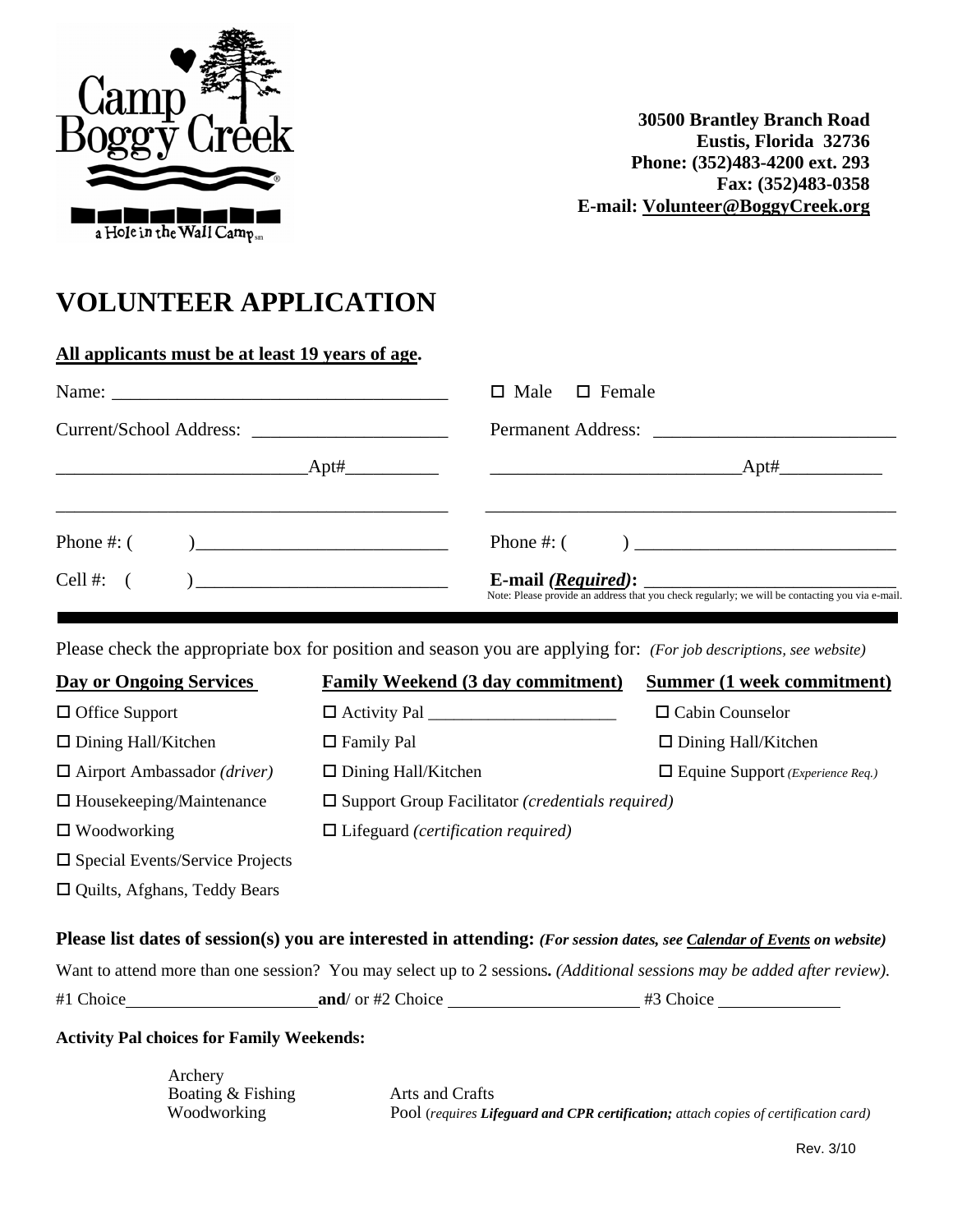| Are you currently certified in any of the following? (Please attach a copy of the certificate or verify experience.)<br>$\Box$ First Aid<br>$\Box$ CPR | $\Box$ Lifeguard $\Box$ Water safety Instructor $\Box$ Ropes course               | $\Box$ Equestrian |
|--------------------------------------------------------------------------------------------------------------------------------------------------------|-----------------------------------------------------------------------------------|-------------------|
| Do you have any other certifications or professional licenses (nursing, teaching, etc.)? Yes $\square$ No $\square$                                    |                                                                                   |                   |
|                                                                                                                                                        |                                                                                   |                   |
| Do you speak or read any languages other than English? Language: ________________                                                                      |                                                                                   |                   |
| Level of fluency: reading ________/speaking______________ American Sign Language Yes □ No □                                                            |                                                                                   |                   |
| Please print or type your answers to the following questions in the space allotted:                                                                    |                                                                                   |                   |
|                                                                                                                                                        | ,我们也不能在这里的,我们也不能在这里的,我们也不能不能不能不能不能不能不能不能不能不能不能不能不能不能。""我们的人们也不能不能不能不能不能不能不能不能不能不能 |                   |
|                                                                                                                                                        |                                                                                   |                   |
|                                                                                                                                                        |                                                                                   |                   |
|                                                                                                                                                        |                                                                                   |                   |
| How did you hear about Camp Boggy Creek? (Please be specific)                                                                                          |                                                                                   |                   |
|                                                                                                                                                        |                                                                                   |                   |
|                                                                                                                                                        |                                                                                   |                   |
|                                                                                                                                                        |                                                                                   |                   |

Page 2 of 6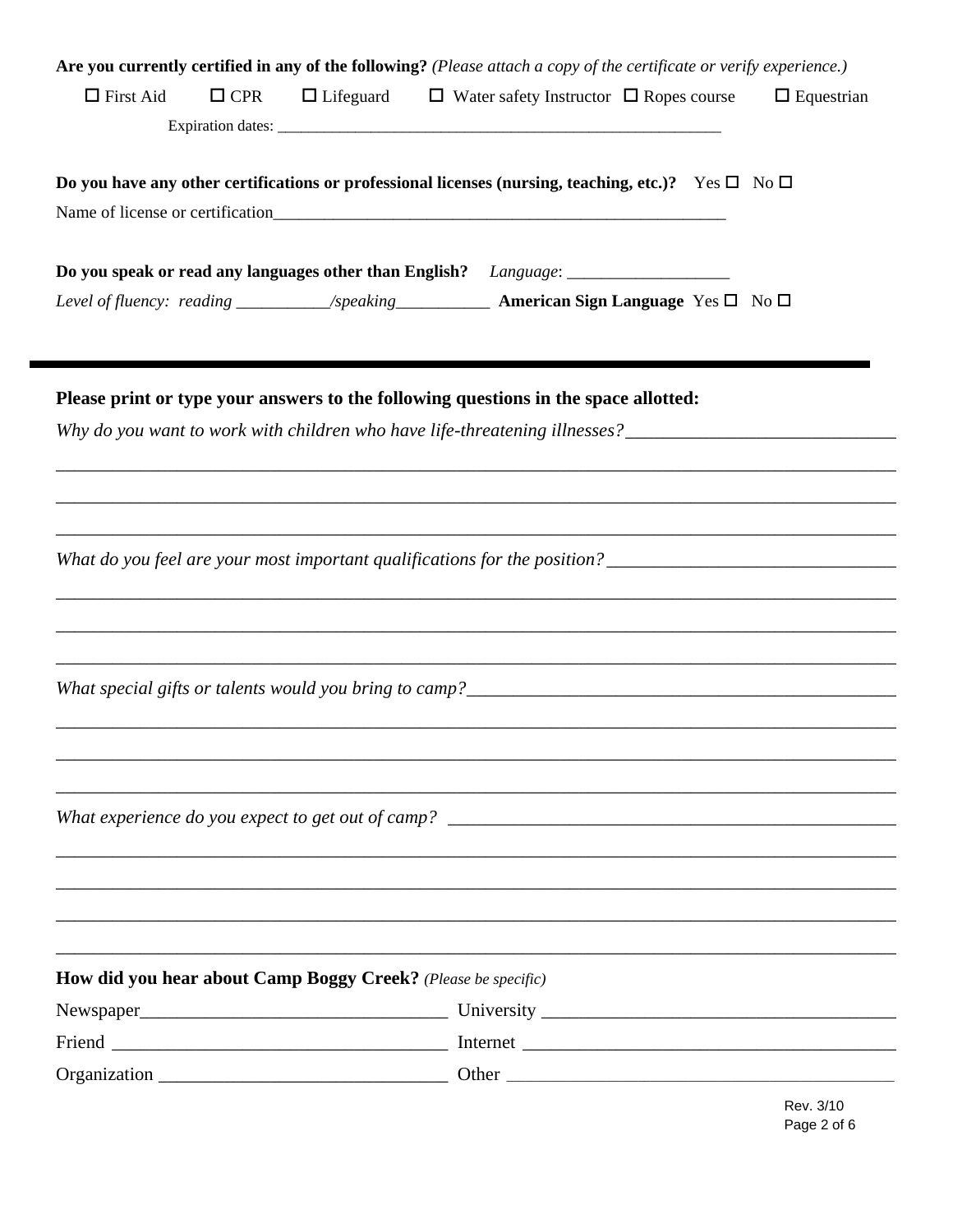**REFERENCES:** *(Include email addresses for at least three (3) references from any non-friend / non-relative choice.) EMAIL ADDRESSES ARE REQUIRED: (Please clearly print the email addresses of all your references.)*

| <b>VOLUNTEER AND COMMUNITY SERVICE EXPERIENCE:</b>                                  |                        |                                                                                                                                                                                                                               |
|-------------------------------------------------------------------------------------|------------------------|-------------------------------------------------------------------------------------------------------------------------------------------------------------------------------------------------------------------------------|
|                                                                                     |                        |                                                                                                                                                                                                                               |
|                                                                                     |                        |                                                                                                                                                                                                                               |
|                                                                                     |                        |                                                                                                                                                                                                                               |
|                                                                                     |                        | 2) Organization's Name: 2000 Position: 2000 Position: 2000 Position: 2000 Position: 2000 Position: 2000 Position:                                                                                                             |
|                                                                                     |                        | City: 2008. [2013] City: 2014. [2013] State: 2014. [2014] Phone: 2014. [2014] Phone: 2014. [2014] Phone: 2014. [2014] 2014. [2014] 2014. [2014] 2014. [2014] 2014. [2014] 2014. [2014] 2014. [2014] 2014. [2014] 2014. [2014] |
|                                                                                     |                        | Nature of work: Dates: Dates: 2008.                                                                                                                                                                                           |
| <b>EDUCATION:</b><br>Please give name and city of:<br><b>High School</b><br>College | <b>Dates Attended:</b> | Diploma or Degree/Area of Concentration:                                                                                                                                                                                      |
| <b>Graduate School</b>                                                              |                        |                                                                                                                                                                                                                               |
| <b>Other Education</b>                                                              |                        |                                                                                                                                                                                                                               |
| <b>EMPLOYMENT EXPERIENCE:</b> (Present or most recent work experience)              |                        |                                                                                                                                                                                                                               |
|                                                                                     |                        |                                                                                                                                                                                                                               |
|                                                                                     |                        |                                                                                                                                                                                                                               |
|                                                                                     |                        |                                                                                                                                                                                                                               |
|                                                                                     |                        | Company/Organization: City: City: State: City: State: City: City: City: Company/Organization:                                                                                                                                 |
|                                                                                     |                        |                                                                                                                                                                                                                               |
|                                                                                     |                        |                                                                                                                                                                                                                               |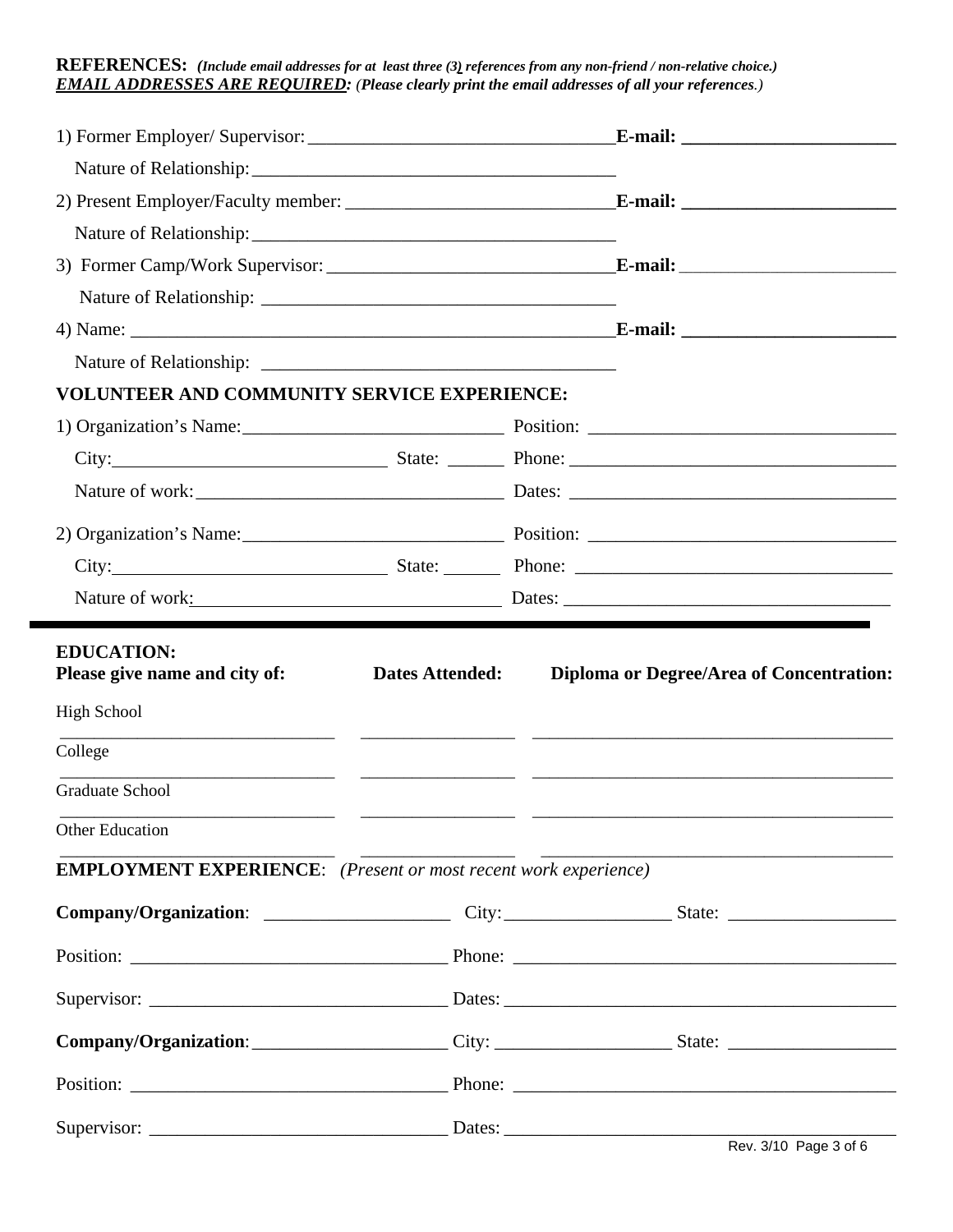#### **BACKGROUND INFORMATION**

| Have you ever been convicted, plead guilty, plead no contest or had adjudication withheld on any misdemeanor |            |           |
|--------------------------------------------------------------------------------------------------------------|------------|-----------|
| or felony charge?                                                                                            | $\Box$ Yes | $\Box$ No |
| In what county? The what state?                                                                              |            |           |
| Are there any criminal charges pending against you?                                                          | $\Box$ Yes | $\Box$ No |
|                                                                                                              |            |           |
| Have you ever had any license, certificate or employment suspended, revoked, terminated or adversely         |            |           |
| affected?                                                                                                    | $\Box$ Yes | $\Box$ No |
| If yes to any of these questions, provide a full description including dates, circumstances, and authorities |            |           |
|                                                                                                              |            |           |
|                                                                                                              |            |           |
|                                                                                                              |            |           |
|                                                                                                              |            |           |

*PLEASE NOTE: Before we can offer any volunteer a position with Camp Boggy Creek, the candidate's background information must be checked and cleared. Please fill out the additional Background Consent Form and Background Request Form included.* 

#### **APPLICANT'S CERTIFICATION AND AGREEMENT**

#### **Please read carefully and sign below**

I, \_\_\_\_\_\_\_\_\_\_\_\_\_\_\_\_\_\_\_\_\_\_\_\_\_ (*Print Name*) hereby authorize Camp Boggy Creek to obtain information pertaining to any charges or convictions I may have for federal and/or state criminal or other violations. This information will include, but not be limited to; allegations and convictions committed upon minors, and will be gathered from any law enforcement agency of any state or federal government agency or authority.

I hereby authorize and instruct all persons, public agencies, courts, schools, employer companies and corporations to supply to Boggy Creek verification of the information provided in my application, including without limitation evaluations of my prior performances, and I hereby release them from all liability from their doing so.

The above statements are true and complete in all respects.

Upon the offer of a staff, volunteer or other position, I understand that I must supply the camp with an updated medical evaluation to be forwarded by my physician.

Any falsification, misrepresentation, or incompleteness in this disclosure is alone grounds for disqualification or termination. The information that I have provided may be verified and/or corrected by Boggy Creek by contacting persons or organizations named in this application.

Signature: \_\_\_\_\_\_\_\_\_\_\_\_\_\_\_\_\_\_\_\_\_\_\_\_\_\_\_\_\_\_\_\_\_\_\_\_\_\_\_\_\_\_\_\_\_\_\_\_\_\_\_\_\_\_\_ Date: \_\_\_\_\_\_\_\_\_\_\_\_\_\_\_\_\_\_\_\_\_\_\_\_\_\_

Print Full Name: Unit of the Second Second Second Second Second Second Second Second Second Second Second Second Second Second Second Second Second Second Second Second Second Second Second Second Second Second Second Seco

*Camp Boggy Creek is an Equal Opportunity Employer. All applicants are screened without regard to age, race, religion, creed, national origin, ethnic background, or medical condition.* **Camp Boggy Creek is an alcohol-free, smoke-free, and drug-free facility.** Rev. 3/10 Page 4 of 6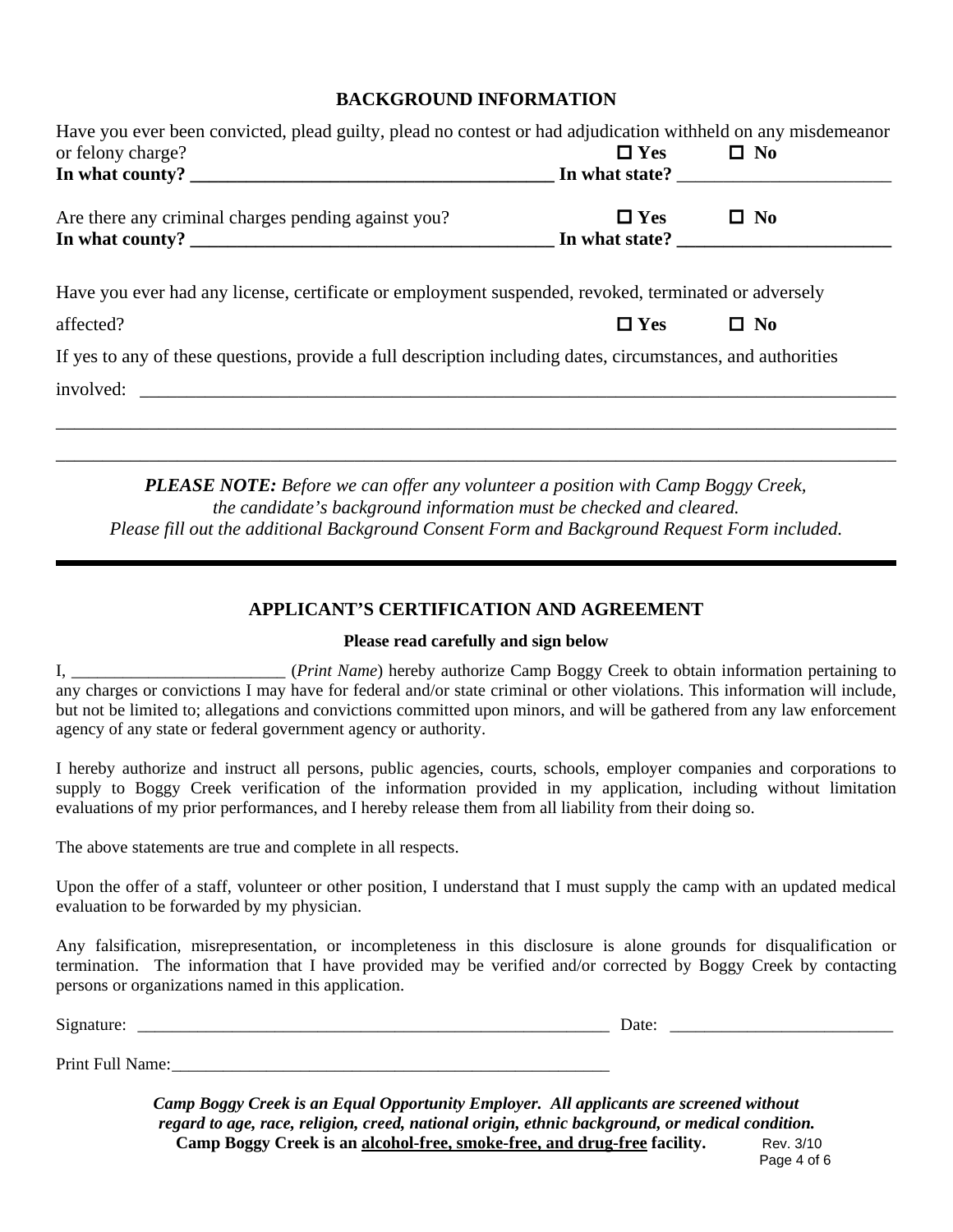#### **Camp Boggy Creek**

#### BACKGROUND INVESTIGATION CONSENT

I, \_\_\_\_\_\_\_\_\_\_\_\_\_\_\_\_\_\_\_\_\_\_\_\_\_\_\_\_\_\_\_\_\_\_\_\_\_\_\_\_\_\_\_\_\_\_\_, hereby authorize **Camp Boggy Creek** and/or its agents to make an independent investigation of my background, references, character, past employment, education, credit history, criminal or police records, including those maintained by both public and private organizations and all public records for the purpose of confirming the information contained on my Application and/or obtaining other information which may be material to my qualifications for employment now and, if applicable, during the tenure of my employment with **Camp Boggy Creek.** *Please note, Camp Boggy Creek will not investigate the credit history of any applicants for volunteer or summer staff positions.* 

I release **Camp Boggy Creek** and/or its agents and any person or entity, which provides information pursuant to this authorization, from any and all liabilities, claims or law suits in regards to the information obtained from any and all of the above referenced sources used.

The following is my true and complete legal name and all information contained herein is true and correct to the best of my knowledge:

Applicant/Employee Name and Signature Date Date

\_\_\_\_\_\_\_\_-\_\_\_\_\_-\_\_\_\_\_\_\_\_\_\_ \_\_\_\_\_\_\_\_\_\_\_\_\_\_\_\_\_\_\_\_\_\_\_\_ Social Security Number \* The Date of Birth \*

**\***NOTE: The above information is required for identification purposes only, and is in no manner used as qualifications for employment. **Camp Boggy Creek** is an Equal Opportunity Employer, and does not discriminate on the basis of Sex, Race, Religion, Age, Handicap or National Origin.

**\_\_\_\_\_\_\_\_\_\_\_\_\_\_\_\_\_\_\_\_\_\_\_\_\_\_\_\_\_\_\_\_\_\_\_\_\_\_\_\_\_\_\_\_\_\_\_\_\_\_\_\_\_\_\_\_\_\_\_\_\_\_\_\_\_\_\_\_\_\_\_\_\_\_\_\_\_\_\_\_** 

**MN & Oklahoma Residents please note:** In connection with your application for employment, your consumer report may be obtained and reviewed. Under Minnesota and Oklahoma law, you have a right to receive a free copy of your consumer report by checking the appropriate box below.

YES, I am a Minnesota resident and would like a free copy of my consumer report.

\_\_\_\_\_\_\_\_\_\_\_\_\_\_\_\_\_\_\_\_\_\_\_\_\_\_\_\_\_\_\_\_\_\_ \_\_\_\_\_\_\_\_\_\_\_\_\_\_\_\_\_\_\_\_\_\_\_\_

YES, I am an Oklahoma resident and would like a free copy of my consumer report.

Street Address

Printed Name **Example 20** and the set of the set of the set of the set of the set of the set of the set of the set of the set of the set of the set of the set of the set of the set of the set of the set of the set of the s

City, State, Zip Quantum and the state of the state of the state of the state of the state of the state of the state of the state of the state of the state of the state of the state of the state of the state of the state o

#### **FOR OFFICE USE ONLY**

**Employer please note:** If a Minnesota or Oklahoma resident checks "YES", and you do request a consumer report, please fax this form to Secure Point SM at 800-256-5876.

Account Number:

CS Note: Corresponding Request submitted electronically. The matrix of the corresponding Rev. 1/04

Page 5 of 6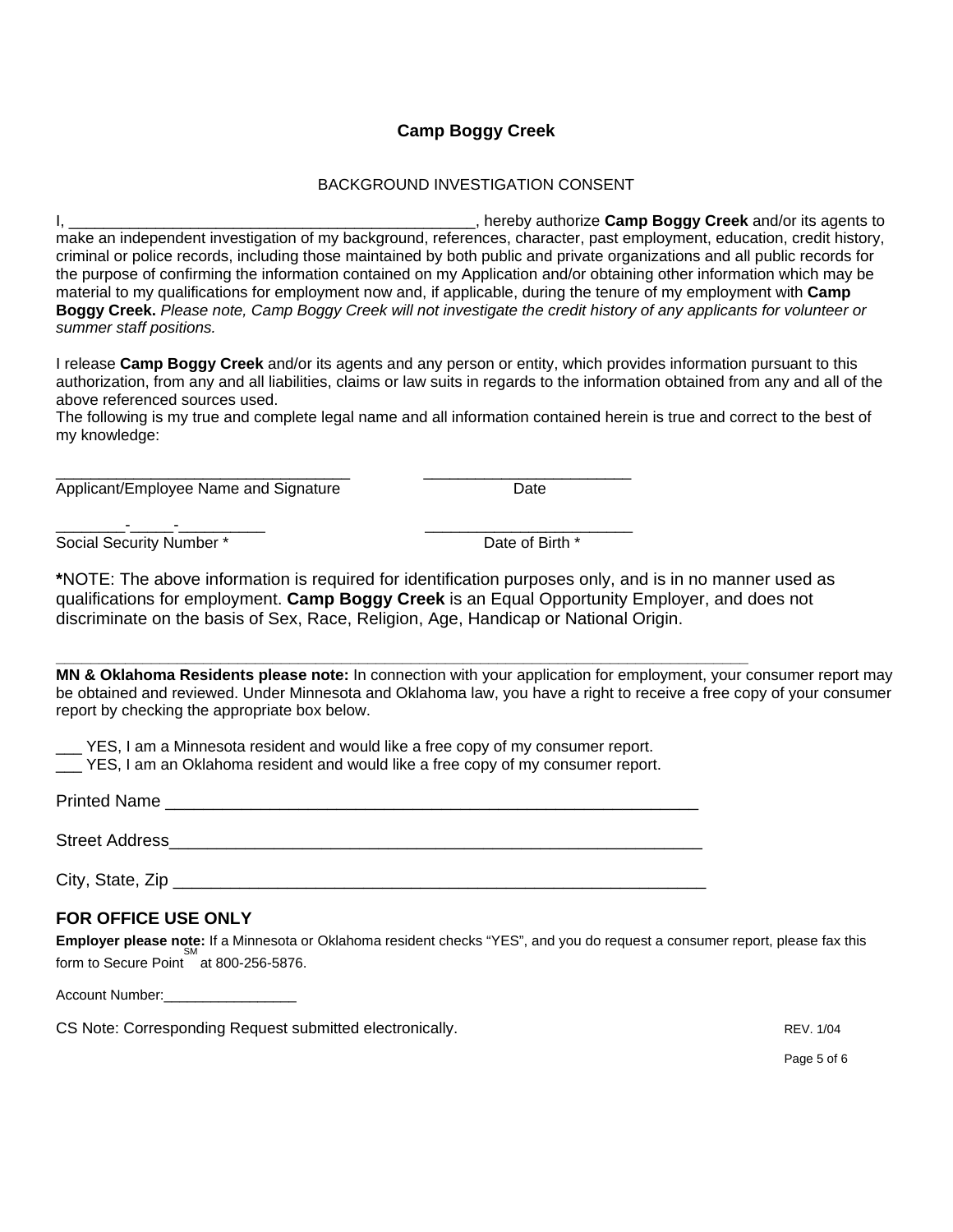## **Camp Boggy Creek – Volunteers**

**Background Request Form** 

|                           |                   |                                                                                             |                |                |         |                          |                  | Personal InformationPrint capital letters in the boxes. Try not to touch the sides of the boxes. |                           |   |   |   |           |   |   |   |           |                                 |        |   |   |                                                      |              |              |   |
|---------------------------|-------------------|---------------------------------------------------------------------------------------------|----------------|----------------|---------|--------------------------|------------------|--------------------------------------------------------------------------------------------------|---------------------------|---|---|---|-----------|---|---|---|-----------|---------------------------------|--------|---|---|------------------------------------------------------|--------------|--------------|---|
| A                         | B                 | $\mathcal{C}$                                                                               | D              | E              | F       | G                        | H                | $\mathbf I$                                                                                      | $\ensuremath{\mathsf{J}}$ | K | L | W | ${\sf N}$ | O | P | Q | ${\sf R}$ | $\sf S$                         | $\top$ | U | V | W                                                    | $\times$     | У            | Z |
|                           | <b>First Name</b> |                                                                                             |                |                |         |                          |                  |                                                                                                  |                           |   |   |   |           |   |   |   |           |                                 |        |   |   |                                                      |              |              |   |
|                           |                   |                                                                                             |                |                |         |                          |                  |                                                                                                  |                           |   |   |   |           |   |   |   |           |                                 |        |   |   |                                                      |              |              |   |
|                           |                   | Middle Name                                                                                 |                |                |         |                          |                  |                                                                                                  |                           |   |   |   |           |   |   |   |           |                                 |        |   |   |                                                      |              |              |   |
|                           |                   |                                                                                             |                |                |         |                          |                  |                                                                                                  |                           |   |   |   |           |   |   |   |           |                                 |        |   |   |                                                      |              |              |   |
|                           | Last Name         |                                                                                             |                |                |         |                          |                  |                                                                                                  |                           |   |   |   |           |   |   |   |           |                                 |        |   |   |                                                      |              |              |   |
|                           |                   |                                                                                             |                |                |         |                          |                  |                                                                                                  |                           |   |   |   |           |   |   |   |           |                                 |        |   |   |                                                      |              |              |   |
|                           |                   | Previous Legal Name                                                                         |                |                |         |                          |                  |                                                                                                  |                           |   |   |   |           |   |   |   |           |                                 |        |   |   |                                                      |              | Year Changed |   |
|                           |                   |                                                                                             |                |                |         |                          |                  |                                                                                                  |                           |   |   |   |           |   |   |   |           |                                 |        |   |   |                                                      |              |              |   |
|                           |                   | <b>Street Address</b>                                                                       |                |                |         |                          |                  |                                                                                                  |                           |   |   |   |           |   |   |   |           |                                 |        |   |   |                                                      |              |              |   |
|                           |                   |                                                                                             |                |                |         |                          |                  |                                                                                                  |                           |   |   |   |           |   |   |   |           |                                 |        |   |   |                                                      |              |              |   |
| City                      |                   |                                                                                             |                |                |         |                          |                  |                                                                                                  |                           |   |   |   |           |   |   |   |           | <b>State</b>                    |        |   |   | Zip Code                                             |              |              |   |
|                           |                   |                                                                                             |                |                |         |                          |                  |                                                                                                  |                           |   |   |   |           |   |   |   |           |                                 |        |   |   |                                                      |              |              |   |
|                           |                   | Social Security Number:                                                                     |                |                |         |                          |                  |                                                                                                  |                           |   |   |   |           |   |   |   |           | Date of Birth: (month-day-year) |        |   |   |                                                      |              |              |   |
|                           |                   |                                                                                             |                |                |         | $\overline{\phantom{a}}$ |                  |                                                                                                  |                           |   |   |   |           |   |   |   |           |                                 |        |   |   |                                                      |              |              |   |
|                           |                   | <b>Drivers License Number</b>                                                               |                |                |         |                          |                  |                                                                                                  |                           |   |   |   |           |   |   |   |           |                                 |        |   |   |                                                      | <b>State</b> |              |   |
|                           |                   |                                                                                             |                |                |         |                          |                  |                                                                                                  |                           |   |   |   |           |   |   |   |           |                                 |        |   |   |                                                      |              |              |   |
|                           |                   |                                                                                             |                |                |         |                          |                  |                                                                                                  |                           |   |   |   |           |   |   |   |           |                                 |        |   |   |                                                      |              |              |   |
|                           |                   | Previous Cities Most Recent First ** Please DO NOT list any addresses before the age of 18. |                |                |         |                          |                  |                                                                                                  |                           |   |   |   |           |   |   |   |           |                                 |        |   |   |                                                      |              |              |   |
| City                      |                   |                                                                                             |                |                |         |                          |                  |                                                                                                  |                           |   |   |   |           |   |   |   |           | <b>State</b>                    |        |   |   | Zip (REQUIRED)                                       |              |              |   |
|                           |                   |                                                                                             |                |                |         |                          |                  |                                                                                                  |                           |   |   |   |           |   |   |   |           |                                 |        |   |   |                                                      |              |              |   |
| City                      |                   |                                                                                             |                |                |         |                          |                  |                                                                                                  |                           |   |   |   |           |   |   |   |           | <b>State</b>                    |        |   |   | Zip (REQUIRED)                                       |              |              |   |
|                           |                   |                                                                                             |                |                |         |                          |                  |                                                                                                  |                           |   |   |   |           |   |   |   |           |                                 |        |   |   |                                                      |              |              |   |
|                           |                   |                                                                                             |                |                |         |                          |                  |                                                                                                  |                           |   |   |   |           |   |   |   |           |                                 |        |   |   |                                                      |              |              |   |
| City                      |                   |                                                                                             |                |                |         |                          |                  |                                                                                                  |                           |   |   |   |           |   |   |   |           | <b>State</b>                    |        |   |   | Zip: (REQUIRED)                                      |              |              |   |
|                           |                   |                                                                                             |                |                |         |                          |                  |                                                                                                  |                           |   |   |   |           |   |   |   |           |                                 |        |   |   |                                                      |              |              |   |
| City                      |                   |                                                                                             |                |                |         |                          |                  |                                                                                                  |                           |   |   |   |           |   |   |   |           | <b>State</b>                    |        |   |   | Zip: (REQUIRED)                                      |              |              |   |
|                           |                   |                                                                                             |                |                |         |                          |                  |                                                                                                  |                           |   |   |   |           |   |   |   |           |                                 |        |   |   |                                                      |              |              |   |
|                           |                   |                                                                                             |                |                |         |                          |                  |                                                                                                  |                           |   |   |   |           |   |   |   |           | <b>Account Number</b>           |        |   |   |                                                      |              |              |   |
|                           |                   | <b>Client Name (Requester)</b>                                                              |                |                |         |                          |                  |                                                                                                  |                           |   |   |   |           |   |   |   |           |                                 |        | 9 |   |                                                      |              |              |   |
|                           |                   | <b>Phone Number</b>                                                                         |                |                |         |                          |                  |                                                                                                  |                           |   |   |   | Extension |   |   |   | 8         | 6<br><b>Location Code</b>       | 5      |   | 5 | $\mathbf{3}$                                         | A            | $\mathbf{A}$ | A |
| $\ensuremath{\mathsf{3}}$ | 5                 | $\overline{c}$                                                                              |                | $\overline{4}$ | $\bf 8$ | $\mathbf{3}$             |                  | $\sqrt{2}$<br>4                                                                                  | 0                         | 0 |   |   |           |   |   |   |           |                                 |        |   |   |                                                      |              |              |   |
|                           |                   | Fax Number                                                                                  |                |                |         |                          |                  |                                                                                                  |                           |   |   |   |           |   |   |   |           |                                 |        |   |   |                                                      |              |              |   |
| $\sqrt{3}$                | 5                 | 2                                                                                           | $\blacksquare$ | $\overline{4}$ | $\, 8$  | 3                        |                  | $\sqrt{3}$<br>$\mathbf 0$                                                                        | $\overline{5}$            | 8 |   |   |           |   |   |   |           |                                 |        |   |   |                                                      |              |              |   |
|                           |                   | SSN Trace ○                                                                                 |                |                |         |                          | Credit $\bigcap$ |                                                                                                  | Employment $\bigcap$      |   |   |   |           |   |   |   |           |                                 |        |   |   | Professional License () Canadian National Criminal O |              |              |   |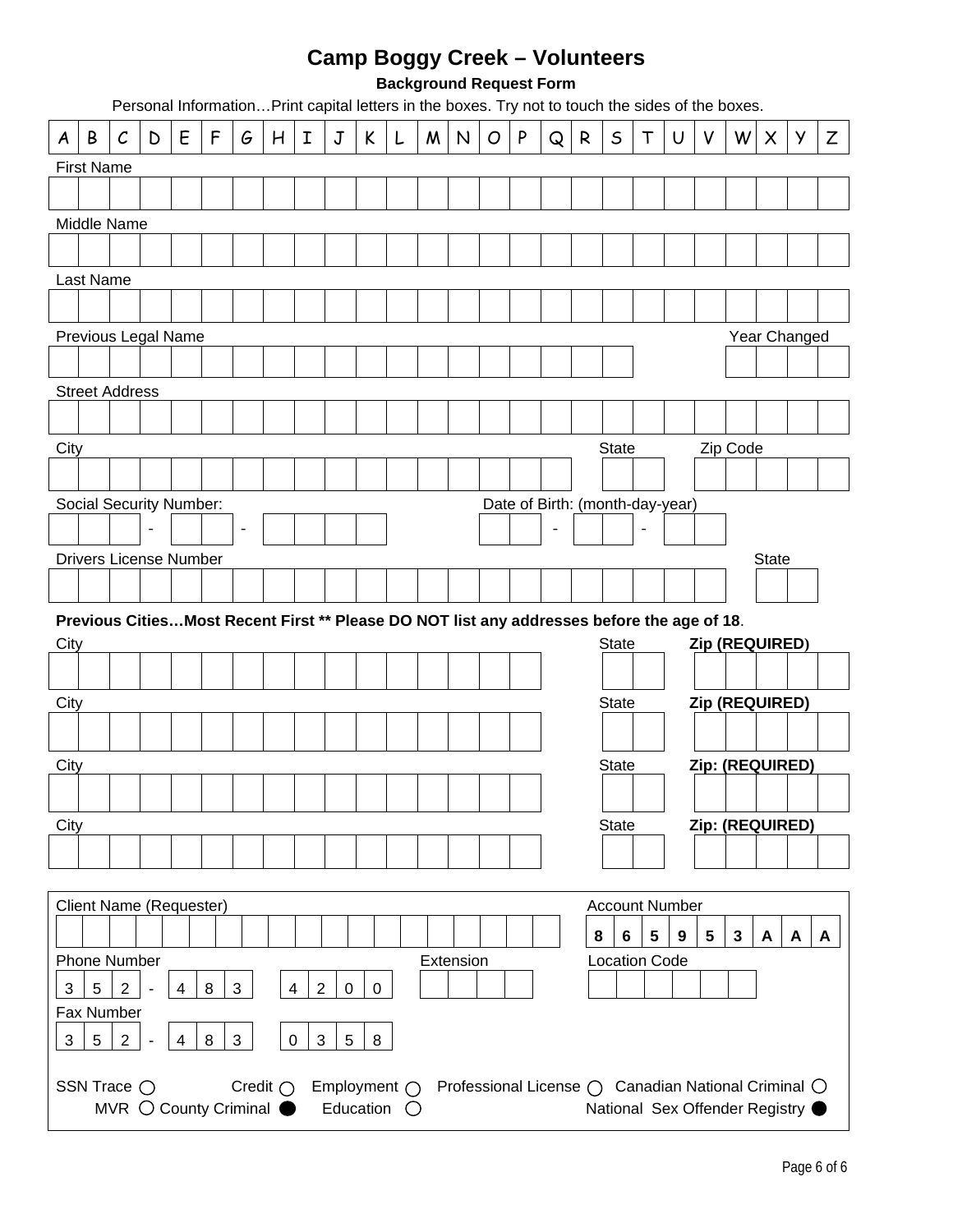## **A Summary of Your Rights under the Fair Credit Reporting Act**

The federal Fair Credit Reporting Act (FCRA) is designed to promote accuracy, fairness, and privacy of information in the files of every "consumer reporting agency" (CRA). Most CRAs are credit bureaus that gather and sell information about you -- such as if you pay your bills on time or have filed bankruptcy -- to creditors, employers, landlords, and other businesses. You can find the complete text of the FCRA, 15 U.S.C. 1681-1681u, at the Federal Trade Commission's web site (*http://www.ftc.gov*). The FCRA gives you specific rights, as outlined below. You may have additional rights under state law. You may contact a state or local consumer protection agency or a state attorney general to learn those rights.

- **You must be told if information in your file has been used against you**. Anyone who uses information from a CRA to take action against you -- such as denying an application for credit, insurance, or employment -- must tell you, and give you the name, address, and phone number of the CRA that provided the consumer report.
- **You can find out what is in your file**. At your request, a CRA must give you the information in your file, and a list of everyone who has requested it recently. There is no charge for the report if a person has taken action against you because of information supplied by the CRA, if you request the report within 60 days of receiving notice of the action. You also are entitled to one free report every twelve months upon request if you certify that (1) you are unemployed and plan to seek employment within 60 days, (2) you are on welfare, or (3) your report is inaccurate due to fraud. Otherwise, a CRA may charge you up to eight dollars.
- **You can dispute inaccurate information with the CRA**. If you tell a CRA that your file contains inaccurate information, the CRA must investigate the items (usually within 30 days) by presenting to its information source all relevant evidence you submit, unless your dispute is frivolous. The source must review your evidence and report its findings to the CRA. (The source also must advise national CRAs -- to which it has provided the data -- of any error.) The CRA must give you a written report of the investigation and a copy of your report if the investigation results in any change. If the CRA's investigation does not resolve the dispute, you may add a brief statement to your file. The CRA must normally include a summary of your statement in future reports. If an item is deleted or a dispute statement is filed, you may ask that anyone who has recently received your report be notified of the change.
- **Inaccurate information must be corrected or deleted.** A CRA must remove or correct inaccurate or unverified information from its files, usually within 30 days after you dispute it. **However, the CRA is not required to remove accurate data from your file unless it is outdated (as described below) or cannot be verified.** If your dispute results in any change to your report, the CRA cannot reinsert into your file a disputed item unless the information source verifies its accuracy and completeness. In addition, the CRA must give you a written notice telling you it has reinserted the item. The notice must include the name, address and phone number of the information source.
- **You can dispute inaccurate items with the source of the information.** If you tell anyone -- such as a creditor who reports to a CRA -- that you dispute an item, they may not then report the information to a CRA without including a notice of your dispute. In addition, once you've notified the source of the error in writing, it may not continue to report the information if it is, in fact, an error.
- **Outdated information may not be reported.** In most cases, a CRA may not report negative information that is more than seven years old; ten years for bankruptcies.
- **Access to your file is limited.** A CRA may provide information about you only to people with a need recognized by the FCRA -- usually to consider an application with a creditor, insurer, employer, landlord, or other business.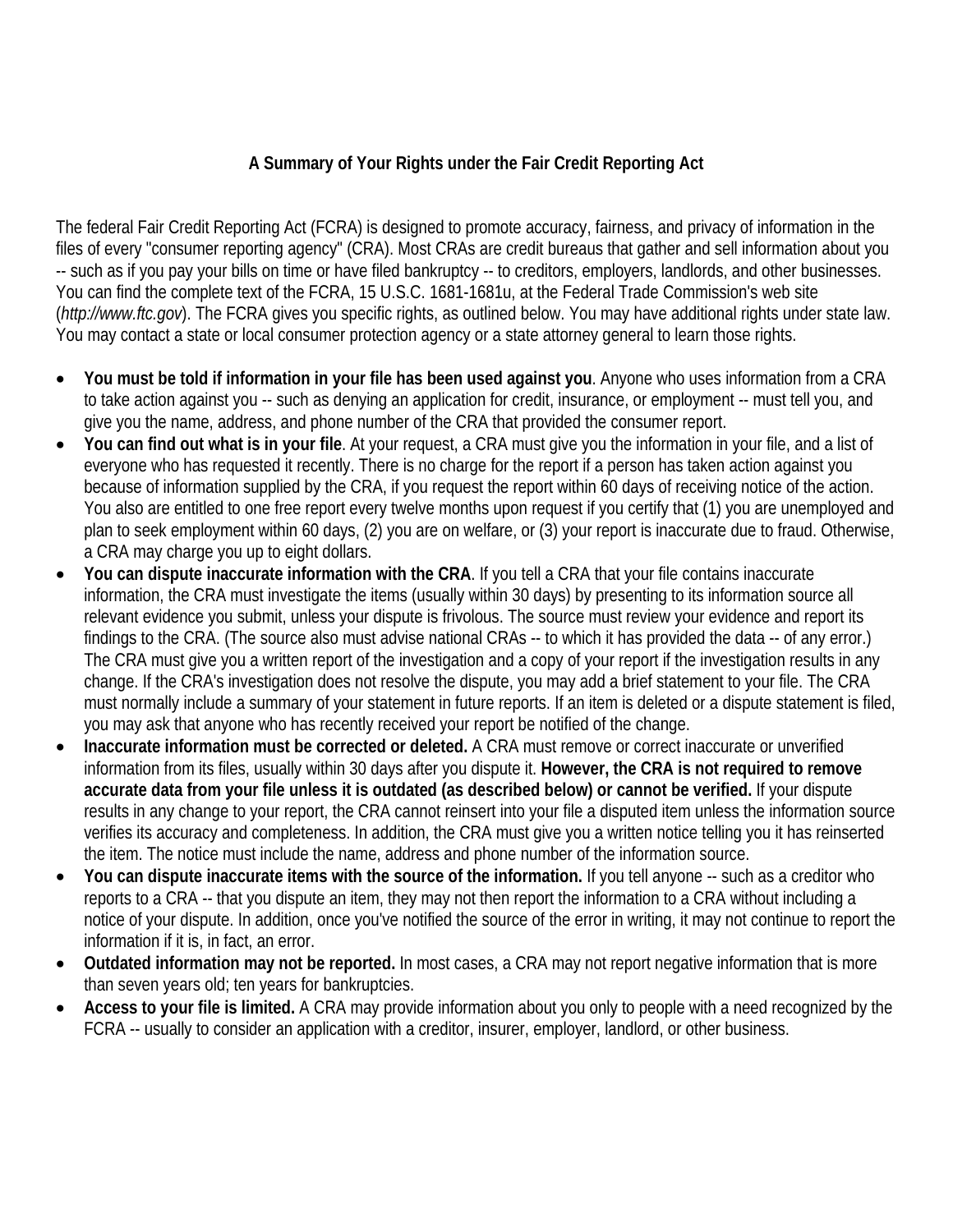- **Your consent is required for reports that are provided to employers, or reports that contain medical information.** A CRA may not give out information about you to your employer, or prospective employer, without your written consent. A CRA may not report medical information about you to creditors, insurers, or employers without your permission.
- **You may choose to exclude your name from CRA lists for unsolicited credit and insurance offers.** Creditors and insurers may use file information as the basis for sending you unsolicited offers of credit or insurance. Such offers must include a toll-free phone number for you to call if you want your name and address removed from future lists. If you call, you must be kept off the lists for two years. If you request, complete, and return the CRA form provided for this purpose, you must be taken off the lists indefinitely.
- **You may seek damages from violators.** If a CRA, a user or (in some cases) a provider of CRA data, violates the FCRA, you may sue them in state or federal court.

#### The FCRA gives several different federal agencies authority to enforce the FCRA:

| FOR QUESTIONS OR CONCERNS REGARDING:                                                                                                     | <b>PLEASE CONTACT:</b>                                                                                                     |
|------------------------------------------------------------------------------------------------------------------------------------------|----------------------------------------------------------------------------------------------------------------------------|
| CRAs, creditors and others not listed below                                                                                              | <b>Federal Trade Commission</b><br>Consumer Response Center - FCRA<br>Washington, DC 20580<br>202-326-3761                 |
| National banks, federal branches/agencies of foreign banks<br>(word "National" or initials "N.A." appear in or after bank's name)        | Office of the Comptroller of the Currency<br>Compliance Management, Mail Stop 6-6<br>Washington, DC 20219<br>800-613-6743  |
| Federal Reserve System member banks (except national banks,<br>and federal branches/agencies of foreign banks)                           | <b>Federal Reserve Board</b><br>Division of Consumer & Community Affairs<br>Washington, DC 20551<br>202-452-3693           |
| Savings associations and federally chartered savings banks (word<br>"Federal" or initials "F.S.B." appear in federal institution's name) | Office of Thrift Supervision<br><b>Consumer Programs</b><br>Washington, DC 20552<br>800-842-6929                           |
| Federal credit unions (words "Federal Credit Union" appear in<br>institution's name)                                                     | National Credit Union Administration<br>1775 Duke Street<br>Alexandria, VA 22314<br>703-518-6360                           |
| State-chartered banks that are not members of the Federal<br>Reserve System                                                              | Federal Deposit Insurance Corporation<br>Division of Compliance & Consumer Affairs<br>Washington, DC 20429<br>800-934-FDIC |
| Air, surface, or rail common carriers regulated by former Civil<br>Aeronautics Board or Interstate Commerce Commission                   | Department of Transportation<br>Office of Financial Management<br>Washington, DC 20590<br>202-366-1306                     |
| Activities subject to the Packers and Stockyards Act, 1921                                                                               | Department of Agriculture<br>Office of Deputy Administrator - GIPSA<br>Washington, DC 20250<br>202-720-7051                |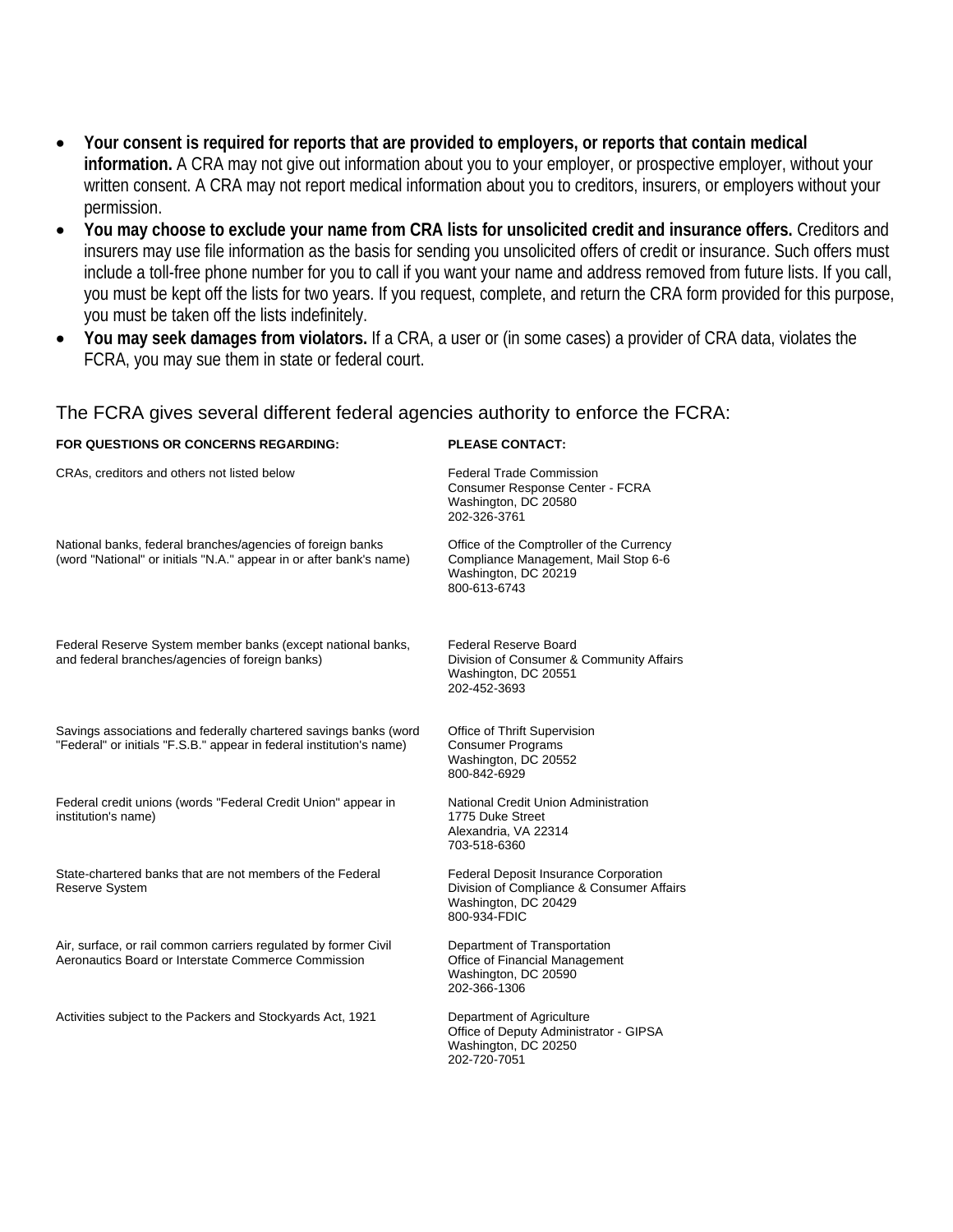emotionally sound?

YEAR: \_\_\_\_\_\_\_\_\_\_\_\_\_\_\_\_\_\_\_\_\_\_\_

### MEDICAL HISTORY FORM- Part 1

*All Volunteers/Staff Members MUST complete this three-page form and submit 2 weeks prior to arrival in order to attend camp.* 

*All records are held confidential.*

|                                                                                                                                                    | DOB: _______________                        | SEX: M F |
|----------------------------------------------------------------------------------------------------------------------------------------------------|---------------------------------------------|----------|
|                                                                                                                                                    |                                             |          |
| Home Phone: _______________Cell Phone: ________________Email: ___________________                                                                  |                                             |          |
| <b>INSURANCE:</b>                                                                                                                                  | <b>EMERGENCY CONTACT:</b>                   |          |
|                                                                                                                                                    |                                             |          |
|                                                                                                                                                    |                                             |          |
|                                                                                                                                                    |                                             |          |
|                                                                                                                                                    |                                             |          |
| *Please attach a copy of your insurance card (front and back)                                                                                      |                                             |          |
| *Camp Boggy Creek recommends that you have insurance coverage,<br>as you will be responsible for all medical bills incurred while at camp.         |                                             |          |
|                                                                                                                                                    |                                             |          |
| <b>GENERAL MEDICAL HISTORY:</b>                                                                                                                    |                                             |          |
| Allergies: Please list all prescriptions & over-the-counter medications, foods, insect bites, etc.                                                 |                                             |          |
|                                                                                                                                                    |                                             |          |
|                                                                                                                                                    |                                             |          |
|                                                                                                                                                    |                                             |          |
| Past and Current Medical Conditions: Please list all surgeries, hospitalizations, injuries and illnesses (greater than the common<br>cold or flu). |                                             |          |
| Special Nutritional Needs: Please be specific.                                                                                                     |                                             |          |
| Do you have or have you ever had ?                                                                                                                 |                                             |          |
| Asthma                                                                                                                                             | ___ High Blood Pressure                     |          |
| <b>Diabetes</b>                                                                                                                                    | Fainting or Dizziness During/After Exercise |          |
| Back Pain or Injury                                                                                                                                | Headaches/Migraines                         |          |
| Chest Pain<br>Injury to Joint or Extremity                                                                                                         | <b>Heart Attack</b><br>Stroke               |          |
| __ Shingles                                                                                                                                        |                                             |          |
|                                                                                                                                                    |                                             |          |
| Physical restrictions or limitations to activities:                                                                                                |                                             |          |
|                                                                                                                                                    |                                             |          |
|                                                                                                                                                    |                                             |          |
|                                                                                                                                                    |                                             |          |
| <b>Mental and Emotional Health:</b>                                                                                                                |                                             |          |
| The physical and emotional well-being of all staff and campers is important to Camp Boggy Creek. Due to the high emotional demands                 |                                             |          |
| of this job, is there anything Boggy Creek needs to be made aware of to ensure that you and your campers are physically and                        |                                             |          |

**Note:** Family Weekend volunteers must complete the 3 page medical history form, and submit immunization records. Summer volunteers and staff must also complete a physical.

\_\_\_\_\_\_\_\_\_\_\_\_\_\_\_\_\_\_\_\_\_\_\_\_\_\_\_\_\_\_\_\_\_\_\_\_\_\_\_\_\_\_\_\_\_\_\_\_\_\_\_\_\_\_\_\_\_\_\_\_\_\_\_\_\_\_\_\_\_\_\_\_\_\_\_\_\_\_\_\_\_\_\_\_\_\_\_\_\_\_\_\_\_\_\_\_\_\_\_\_\_\_\_\_\_\_\_  $\_$  ,  $\_$  ,  $\_$  ,  $\_$  ,  $\_$  ,  $\_$  ,  $\_$  ,  $\_$  ,  $\_$  ,  $\_$  ,  $\_$  ,  $\_$  ,  $\_$  ,  $\_$  ,  $\_$  ,  $\_$  ,  $\_$  ,  $\_$  ,  $\_$  ,  $\_$  ,  $\_$  ,  $\_$  ,  $\_$  ,  $\_$  ,  $\_$  ,  $\_$  ,  $\_$  ,  $\_$  ,  $\_$  ,  $\_$  ,  $\_$  ,  $\_$  ,  $\_$  ,  $\_$  ,  $\_$  ,  $\_$  ,  $\_$  ,  $\_$  ,  $\_$  ,  $\_$  ,  $\_$  ,  $\_$  ,  $\_$  ,  $\_$  ,  $\_$  ,  $\_$  ,  $\_$  ,  $\_$  ,  $\_$  ,  $\_$  ,  $\_$  ,  $\_$  ,  $\_$  ,  $\_$  ,  $\_$  ,  $\_$  ,  $\_$  ,  $\_$  ,  $\_$  ,  $\_$  ,  $\_$  ,  $\_$  ,  $\_$  ,  $\_$  ,  $\_$  ,  $\_$  ,  $\_$  ,  $\_$  ,  $\_$  ,  $\_$  ,  $\_$  ,  $\_$  ,  $\_$  ,  $\_$  ,

 While at Camp Boggy Creek, *our medical staff will be available to provide first aid and initial treatment of minor illnesses while camp is in session.* **You will be expected to make arrangements for ongoing medical care and treatment for chronic medical conditions, especially those usually cared for by specialists, in the local medical community**. CBC will assist you in finding those resources.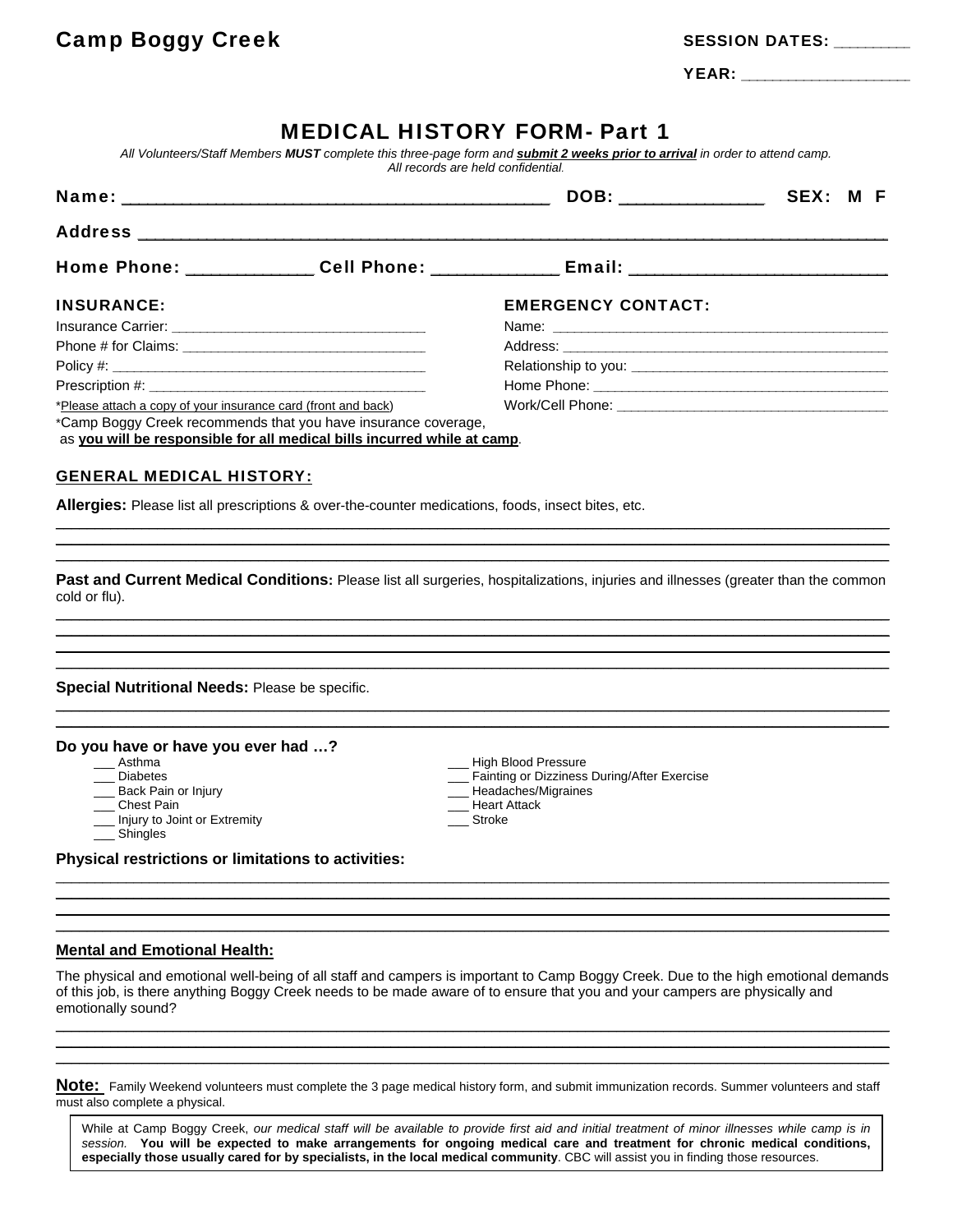NAME: \_\_\_\_\_\_\_\_\_\_\_\_\_\_\_\_\_\_\_\_\_\_

SESSION DATES: \_\_\_\_\_\_\_\_\_\_\_ Camp Boggy Creek

|  |  | <b>SESSIUN DAT</b> |  |
|--|--|--------------------|--|
|  |  |                    |  |

YEAR: \_\_\_\_\_\_\_\_\_\_\_\_\_\_\_\_\_\_\_\_\_\_\_

## MEDICAL HISTORY FORM- part 2

#### **MEDICATIONS:**

Please list all medications that you take regularly, including vitamins, supplements, over-the-counter and prescription medications. (*All staff will be required to turn in ALL meds when camp is in summer session.)* 

**Prescription Medications:** 

**All Other Medications:** 

A PPD Tuberculosis Test is required before your first time of service. It must have been done within the last 12 months.

Date: The Constant Positive\* **Result: Positive\* Negative** 

**\*** *If positive, please include a copy of your chest x-ray and clearance from your physician.*

#### FOR RETURNING STAFF & VOLUNTEERS: TUBERCULOSIS RISK QUESTIONAIRE

- Have you spent time with a person with infectious TB or someone with a prolonged productive cough (more than 2 weeks)?
- Have you had any of the following symptoms for greater than 2 weeks: chronic fatigue, persistent cough, bloody sputum or night sweats?
- Do you have an immune deficiency or HIV infection?
- Have you visited a country where TB disease is very common, such as in Latin America, the Caribbean, Africa, Russia or Eastern Europe or Asia?
- Do you live or work somewhere in the U. S. where TB disease is common, such as prisons and jails, homeless shelters, migrant farm camps or nursing homes?
- Do you inject drugs not prescribed by a doctor?

Have you answered YES to any of the above questions?

 $\Box$  I certify that I have answered "no" to all of the above questions.

 $\frac{1}{\sqrt{2}}$  ,  $\frac{1}{\sqrt{2}}$  ,  $\frac{1}{\sqrt{2}}$  ,  $\frac{1}{\sqrt{2}}$  ,  $\frac{1}{\sqrt{2}}$  ,  $\frac{1}{\sqrt{2}}$  ,  $\frac{1}{\sqrt{2}}$  ,  $\frac{1}{\sqrt{2}}$  ,  $\frac{1}{\sqrt{2}}$  ,  $\frac{1}{\sqrt{2}}$  ,  $\frac{1}{\sqrt{2}}$  ,  $\frac{1}{\sqrt{2}}$  ,  $\frac{1}{\sqrt{2}}$  ,  $\frac{1}{\sqrt{2}}$  ,  $\frac{1}{\sqrt{2}}$ **Signature** 

□ If you have answered "yes" to any of the above or have any questions, please contact Cheryl Allen, RN, at campnurse@boggycreek.org. as soon as possible.

#### Medical Release

I hereby grant permission to the medical staff of Camp Boggy Creek, or such designees as the medical staff may appoint, to provide medical services as may be necessary. In the event of an emergency arising from a serious illness or injury, if the staff member is unable to give consent, the camp medical staff or consulting physician is authorized to carry out any medical or surgical procedures which he/she deem necessary for the well being of the staff member. Staff members assume financial responsibility for any and all medical expenses incurred while at Camp Boggy Creek.

I have read, understand and agree to abide by the above. I also attest that I am physically and mentally fit for camp, and there are no medical restrictions that would limit my ability to perform the essential function of my job. I understand that Camp assumes no responsibility for any preexisting injury or illness.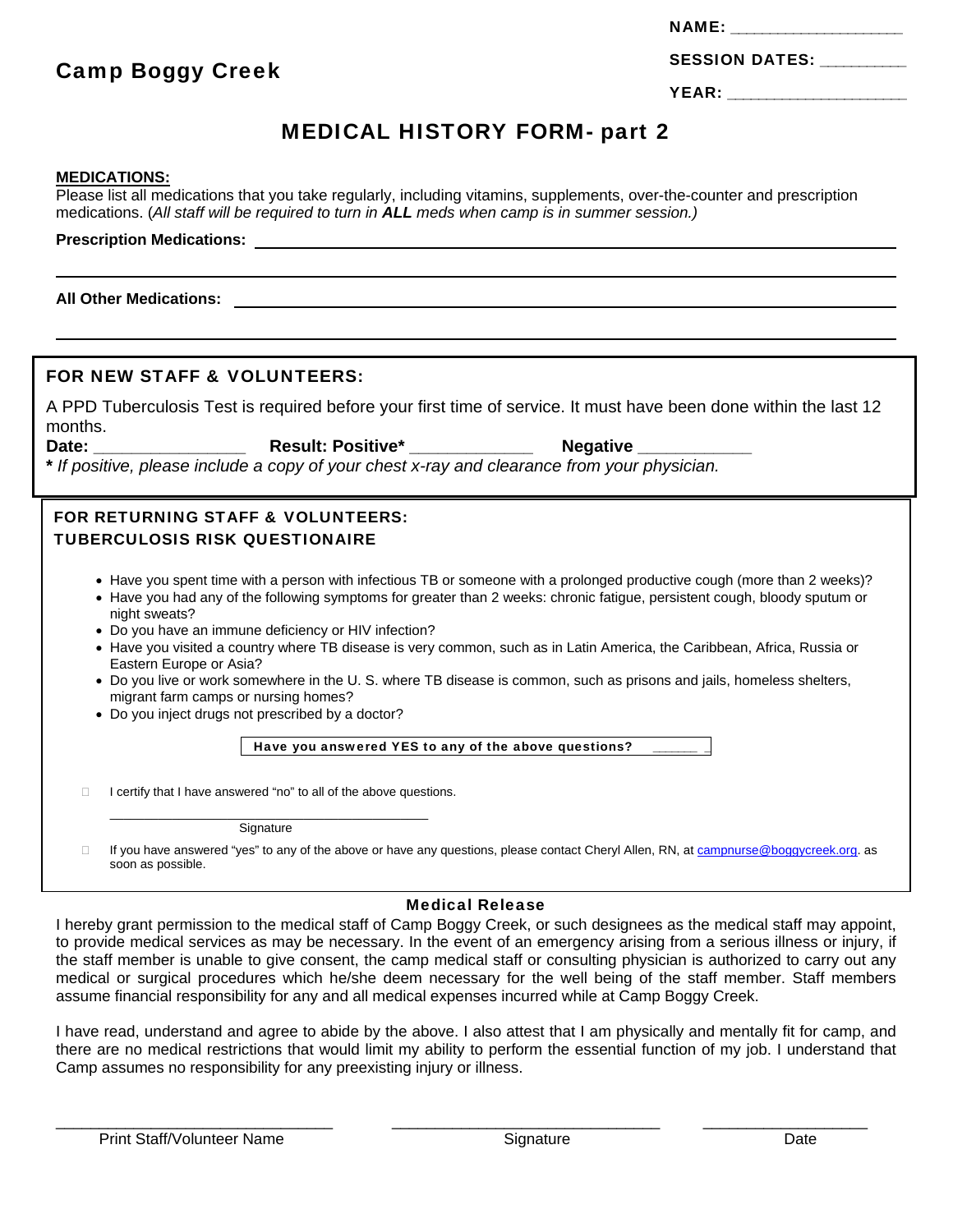# Camp Boggy Creek Session DATES: All the SESSION DATES:

NAME: \_\_\_\_\_\_\_\_\_\_\_\_\_\_\_\_\_\_\_\_\_\_

## MEDICAL HISTORY FORM- Part 3

#### YEAR: \_\_\_\_\_\_\_\_\_\_\_\_\_\_\_\_\_\_\_\_\_\_\_\_

#### **IMMUNIZATIONS**

We in the Patch want to welcome you to Camp Boggy Creek! Know that we are here to help you and our Campers have a healthy and fun experience.

PREVENTION IS THE BEST MEDICINE. Preventive health care starts with Immunizations. Sixteen life threatening diseases can be PREVENTED with immunizations.

Many of our campers, because of their illnesses, are not able to be immunized against some of these viruses and bacteria; therefore, if they are exposed to these germs and become ill, they are more likely than others to become extremely ill and possibly not survive.

For this reason, it is very important for all staff who come to Camp Boggy Creek to be fully immunized. In so doing, we can all rest assured that we are not putting the lives of our campers at risk.

## \*\*\*PLEASE ATTACH A COPY OF YOUR IMMUNIZATION RECORD\*\*\*

#### **REQUIRED IMMUNIZATIONS**

- **Measles, Mumps & Rubella (MMR) 2 doses**
- **Chicken pox (Varicella)** 1 dose or history of chicken pox illness

**Please fill in the dates: MMR 1\_\_\_\_\_\_\_\_\_\_\_\_\_\_\_\_ 2\_\_\_\_\_\_\_\_\_\_\_\_\_\_\_\_ Chicken pox (Varicella) vaccine \_\_\_\_\_\_\_\_\_\_\_\_\_ or Date of illness \_\_\_\_\_\_\_\_\_\_\_\_\_\_**

Exemptions:

- If you were born before 1957
- If a person has an immune deficiency and an immunization is contraindicated, a statement of medical exemption can be provided by your physician. No other exemptions will be accepted.
- If you cannot obtain the dates of your immunizations, a blood test can be done by your doctor to verify immunity to the disease, or you can be re-immunized.

#### RECOMMENDED IMMUNIZATIONS

Tetanus, Diphtheria and Pertussis booster (Td or Tdap) – within last 10 years. Year given\_\_\_\_\_\_\_ Meningococcal vaccine (Menactra) Influenza vaccine Hepatitis A Hepatitis B

If you are not fully immunized, you can receive these vaccines through your doctor, your college health center, or your local county health department.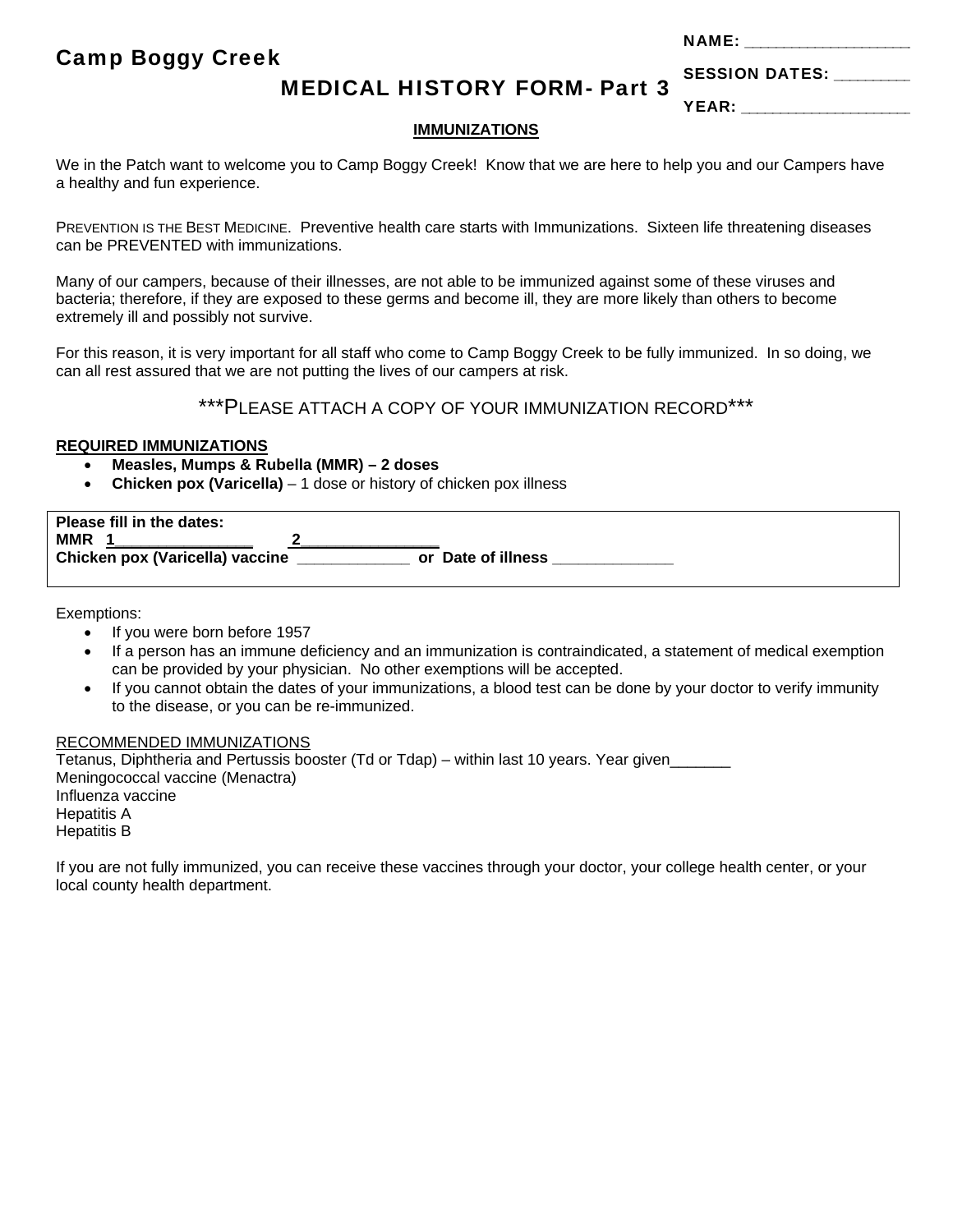| <b>Camp Boggy Creek</b>                  |                                                                                                   | <b>SESSION DATES:</b>                                                                                                                                                                                                                                                                                                                                                                                                   |
|------------------------------------------|---------------------------------------------------------------------------------------------------|-------------------------------------------------------------------------------------------------------------------------------------------------------------------------------------------------------------------------------------------------------------------------------------------------------------------------------------------------------------------------------------------------------------------------|
|                                          |                                                                                                   | <b>YEAR: ______________________</b>                                                                                                                                                                                                                                                                                                                                                                                     |
|                                          | <b>Summer Camp Physical Exam</b><br>To be completed by a physician                                |                                                                                                                                                                                                                                                                                                                                                                                                                         |
|                                          |                                                                                                   |                                                                                                                                                                                                                                                                                                                                                                                                                         |
|                                          | Director. (THIS FORM IS ONLY REQUIRED FOR SUMMER CAMP!)                                           | PLEASE NOTE: This completed form must be returned to Camp Boggy Creek ONE WEEK prior to your arrival<br>for summer camp. No staff will be accepted until this form has been received and reviewed by our Medical                                                                                                                                                                                                        |
|                                          |                                                                                                   |                                                                                                                                                                                                                                                                                                                                                                                                                         |
|                                          |                                                                                                   |                                                                                                                                                                                                                                                                                                                                                                                                                         |
|                                          |                                                                                                   |                                                                                                                                                                                                                                                                                                                                                                                                                         |
|                                          |                                                                                                   |                                                                                                                                                                                                                                                                                                                                                                                                                         |
| <b>Physical Exam</b><br>HEENT:<br>OTHER: |                                                                                                   |                                                                                                                                                                                                                                                                                                                                                                                                                         |
|                                          |                                                                                                   |                                                                                                                                                                                                                                                                                                                                                                                                                         |
|                                          | perform the essential functions of his/her job, except as outlined above.<br><b>MD/DO/ARNP/PA</b> | I have examined this person and find him/her physically fit to work at a residential camp. I am aware<br>that this work would include supervision of children on the lakefront, in the pool, on a horse trail,<br>exposure to farm animals, high ropes, excessive heat, long hours, and exposure to stressful<br>situations, both emotional and physical. There are no restrictions that would limit his/her ability to |
| Signature                                | <b>Print Name</b>                                                                                 | Date                                                                                                                                                                                                                                                                                                                                                                                                                    |
| Address                                  | Phone:                                                                                            |                                                                                                                                                                                                                                                                                                                                                                                                                         |

**\_\_\_\_\_\_\_\_\_\_\_\_\_\_\_\_\_\_\_\_\_\_\_\_\_\_\_\_\_\_\_\_\_** Fax: **\_\_\_\_\_\_\_\_\_\_\_\_\_\_\_\_\_\_\_\_\_\_\_\_\_\_\_\_\_\_\_\_\_**